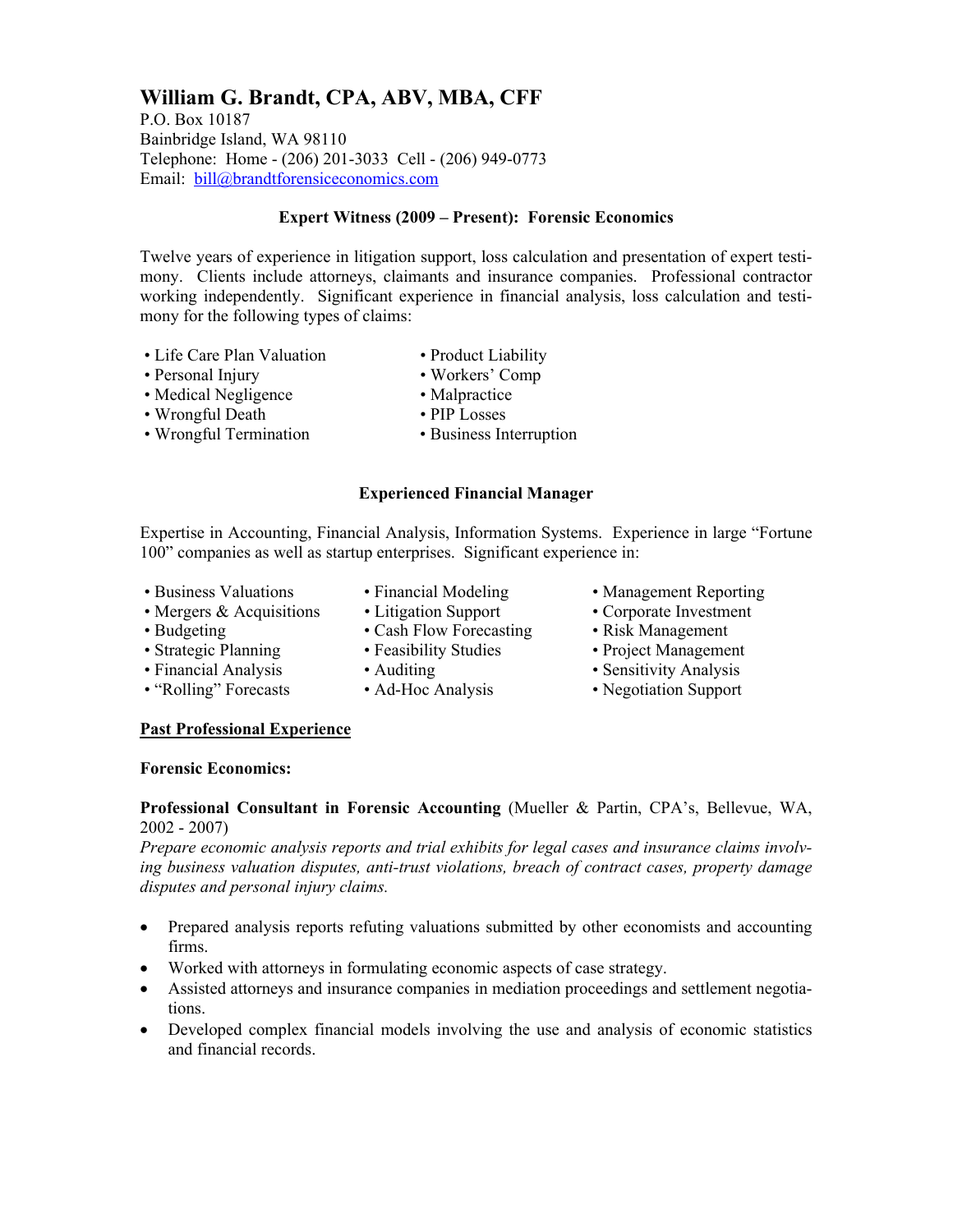#### William G. Brandt, CPA, ABV, MBA, CFF Page 2

#### **Professional Experience (Continued)**

#### **Corporate Finance:**

**Senior Financial Analyst** (Starbucks Coffee Co., Seattle, WA, 2007 – 2008, Wizards of the Coast, 1995 – 2000, UTILX Corporation, 1989 – 1995)

*Coordinated the budget process; Analyzed financial statements; Prepared reports and presentations for senior management and the board of directors and performed analysis as required.* 

- Performed acquisition and valuation analysis on five successful acquisitions. The average annual revenue of these companies was approximately \$25,000,000.
- Performed strategic planning, performance analysis, market analysis and focused studies on specific areas of concern.
- Performed strategic planning, pricing studies, market analyses and other analytical projects.
- Gave testimony in litigation which resulted in a \$2,600,000 favorable judgment.
- Designed and programmed a fully-integrated budgeting system using Cognos Planning Software (aka Adaytum). Consolidated the budget input from more than 250 departments.
- Prepared quarterly sales analysis reports for Investor Relations and the Board of Directors.
- Performed a broad array of ad-hoc financial analysis.
- Worked extensively with investment bankers and potential investors.

#### **Director of Corporate Development** (Western Wireless Corporation, 2000 - 2001)

*Identified and analyzed potential acquisition targets in accordance with the strategic objectives of the company.* 

- Performed valuation analysis reports of prospective acquisition candidates.
- Prepared reports for the Board of Directors analyzing the performance of the company's stock versus that of its major competitors.

**Previous Financial & Accounting Experience**: Big-Four Audit Experience (Deloitte & Touche,  $1981 - 1984$ ) & Controller of Small Businesses (1984 – 1991).

#### **Education and Certifications**

- **Master of Business Administration (Finance & Economics Concentration), University of Washington:** Honors (Top 10% of Class)
- **Bachelor of Science, Business Administration (Accounting Concentration), Indiana University**
- **Certified Public Accountant (Washington Board of Accountancy)**
- **Accredited in Business Valuation ("ABV") and Certified in Financial Forensics ("CFF"), granted by the AICPA**

#### **Professional Affiliations and Community Involvement**

- National Association of Forensic Economics (Conference Speaker, Past Vice President)
- American Academy of Economic & Financial Experts (Speaker, Immediate Past President)
- Collegium of Pecuniary Damages Experts (Conference Speaker, Past President)
- Western Economic Association International (Conference Speaker)
- American Institute of Certified Public Accountants
- Washington Society of Certified Public Accountants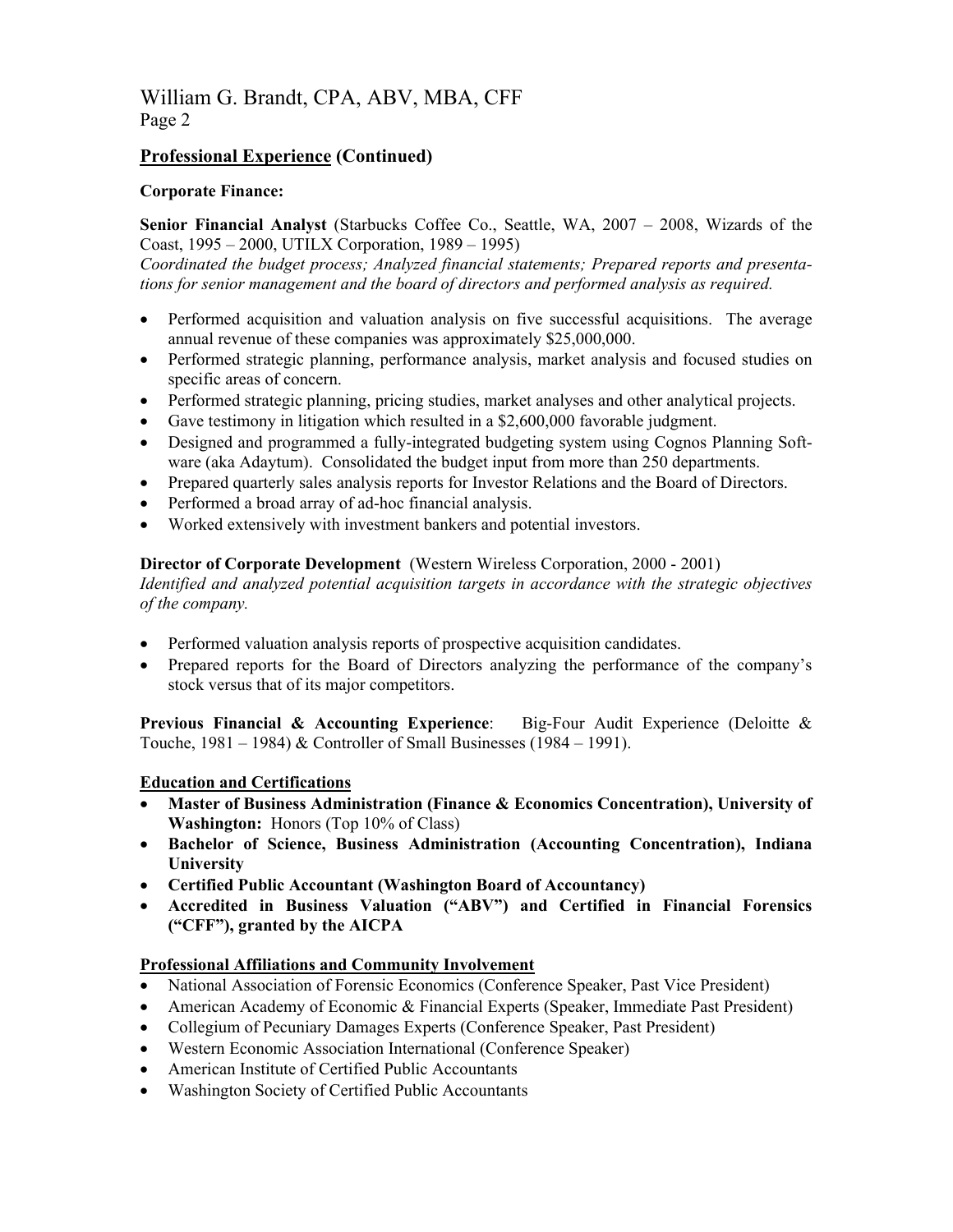#### **William G. Brandt, CPA, ABV, CFF, MBA Brandt Forensic Economics, L.L.C. Past Testimony; Publications over Previous 10 Years:**

**Date Type Case/Subject**

**Testimony:**

| 6/24/2010   | Trial                     | Aurdal v. Huntingford                                |
|-------------|---------------------------|------------------------------------------------------|
|             | Case No. 04-2-00362-7     | Jefferson County Surerior Court                      |
| 8/16/2010   | Deposition                | Wentz v. Carroll                                     |
|             | Case No. 09-2-16680-3KNT  | King County Superior Court                           |
| 8/25/2010   | Deposition                | Cassell v. Portelance                                |
|             | Case No. 08-2-41085-4 SEA | King County Superior Court                           |
| 10/21/2010  | <b>Trial</b>              | McKenzie v. French                                   |
| Case No. NA |                           | <b>Whitman County Superior Court</b>                 |
| 11/4/2010   | Deposition                | Krolow v. Khalis                                     |
| Case No. NA |                           | King County Superior Court                           |
| 11/16/2010  | Deposition                | MacDonald v. Alpha Sigma Phi                         |
|             | Case No. 09-2-34025-1 SEA | King County Superior Court                           |
| 1/26/2011   | Trial                     | Krolow v. Khalis                                     |
| Case No. NA |                           | King County Superior Court                           |
| 4/12/2011   | Deposition                | <b>TT v. Bellevue School District</b>                |
|             | Case No. C08-0365 RAJ     | U.S. District Court of Western Washington at Seattle |
| 5/19/2011   | Deposition                | Kok v. Tacoma School District                        |
|             | Case No. 08-2-10977-7     | Pierce County Superior Court                         |
| 6/6/2011    | Trial                     | Thompson v. Assoc. Petroleum                         |
| Case No. NA |                           | Kitsap County Superior Court                         |
| 6/6/2011    | Deposition                | Jones v. Harding                                     |
|             | Case No. 07-2-14520-1     | Pierce County Superior Court                         |
| 6/15/2011   | Deposition                | Trujillo-Murphy v. Franciscan                        |
|             | Case No. 09-2-23949-5KNT  | King County Superior Court                           |
| 8/5/2011    | Deposition                | Schlosser v. Huerta                                  |
|             | Case No. 10-2-10716-9 KNT | King County Superior Court                           |
| 8/22/2011   | Deposition                | Schley v. Garnett                                    |
| Case No. NA |                           | King County Superior Court                           |
| 8/25/2011   | Deposition                | Ouimette v. U.S. Bakery                              |
| Case No. NA |                           | King County Superior Court                           |
| 10/4/2011   | Trial                     | Schley v. Garnett                                    |
| Case No. NA |                           | King County Superior Court                           |
| 10/11/2011  | Deposition                | Enman v. Agrishop                                    |
|             | Case No. 3-10-cv-05729    | U.S. District Court of Western Washington at Tacoma  |
| 11/3/2011   | Deposition                | American Best Food v. Alea                           |
|             | Case No. 05-2-17163-4 KNT | King County Superior Court                           |
| 11/17/2011  | Deposition                | Overton v. State of Washington                       |
|             | Case No. 10-2-01380-3     | <b>Thurston County Superior Court</b>                |

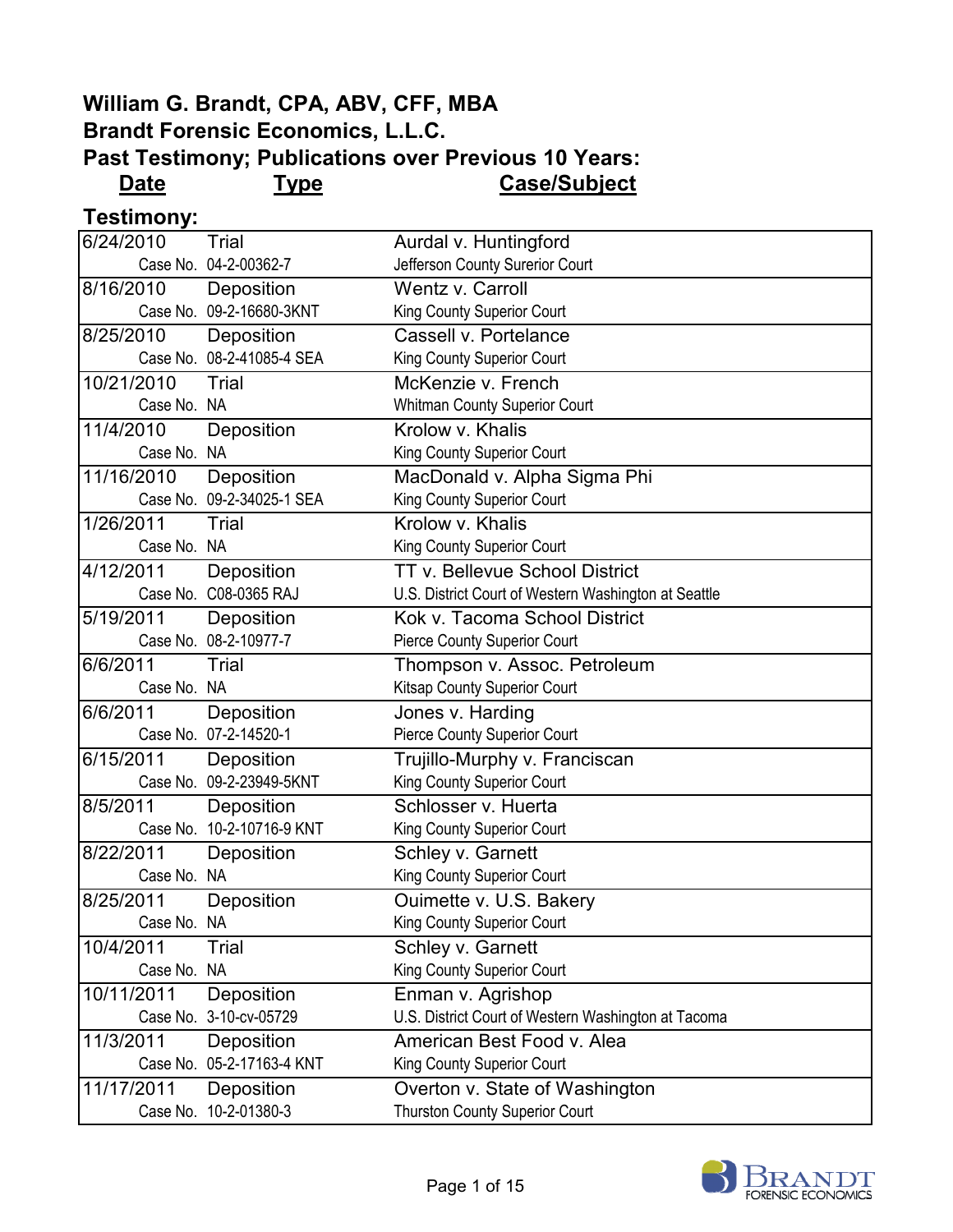| Date        | <b>Type</b>                | <b>Case/Subject</b>                                  |
|-------------|----------------------------|------------------------------------------------------|
| 12/16/2011  | Trial                      | Wheeler v. BNSF Railway Co.                          |
| Case No. NA |                            | Multnoma County Superior Court, Portland, OR         |
| 1/23/2012   | Deposition                 | Jonassen v. Port of Seattle                          |
|             | Case No. 2:11-cv-00034-RAJ | U.S. District Court of Western Washington at Seattle |
| 1/25/2012   | Deposition                 | Mikels v. NW Commercial Improvements                 |
| Case No.    | 10 2 02797 0               | Snohomish County Superior Court                      |
| 2/7/2012    | Trial                      | Enman v. Agrishop                                    |
|             | Case No. 3-10-cv-05729     | U.S. District Court of Western Washington at Tacoma  |
| 3/19/2012   | Deposition                 | Mynatt v. Gordon Trucking                            |
|             | Case No. 10-2-09860-2      | <b>Pierce County Superior Court</b>                  |
| 3/21/2012   | Deposition                 | Le v. Brutscher                                      |
|             | Case No. 10-2-36999-6SEA   | King County Superior Court                           |
| 4/9/2012    | Deposition                 | Osborne v. REI                                       |
|             | Case No. 10-2-20999-9KNT   | King County Superior Court                           |
| 4/11/2012   | Trial                      | Gangle v. Swedish Health Services                    |
| Case No. NA |                            | King County Superior Court                           |
| 4/24/2012   | Trial                      | Le v. Brutscher                                      |
|             | Case No. 10-2-36999-6SEA   | King County Superior Court                           |
| 4/27/2012   | Deposition                 | DeArman v. Marcoo, Inc.                              |
|             | Case No. 10-2-09619-0      | Snohomish County Superior Court                      |
| 5/2/2012    | Trial                      | Jumamil v. Lakeside Casino                           |
|             | Case No. 10-2-14125-7      | <b>Pierce County Superior Court</b>                  |
| 5/22/2012   | Deposition                 | Leung v. Murakami & Dodson                           |
| Case No. NA |                            | King County Superior Court                           |
| 6/14/2012   | Deposition                 | Moorlag v. Barron Heating                            |
|             | Case No. 09-2-01771-1      | <b>Skagit County Superior Court</b>                  |
| 8/17/2012   | Deposition                 | Johnston v. Hidden Cove POA                          |
|             | Case No. 11-2-00174-3      | Kitsap Count Superior Court                          |
| 10/18/2012  | Deposition                 | Richard Davis v. Timothy Beaver                      |
|             | Case No. 11-2-25739-8 KNT  | King County Superior Court                           |
| 10/25/2012  | Trial                      | Knappett v. Safeco                                   |
|             | Case No. 11-2-14189-6 KNT  | King County Superior Court                           |
| 10/30/2012  | Deposition                 | Hoffman v. Foss Maritime                             |
|             | Case No. 3:11-cv-06006-RBL | U.S. District Court of Western Washington at Tacoma  |
| 1/14/2013   | Deposition                 | <b>Suarez v. GLY Construction</b>                    |
|             | Case No. 11-2-17813-7 SEA  | King County Superior Court                           |
| 1/16/2013   | Deposition                 | Wilson v. Good Samaritan Hospital                    |
|             | Case No. 11-2-32322-6KNT   | King County Superior Court                           |
| 1/18/2013   | Deposition                 | Johnson v. McGuire                                   |
| Case No. NA |                            | Kitsap County Superior Court                         |

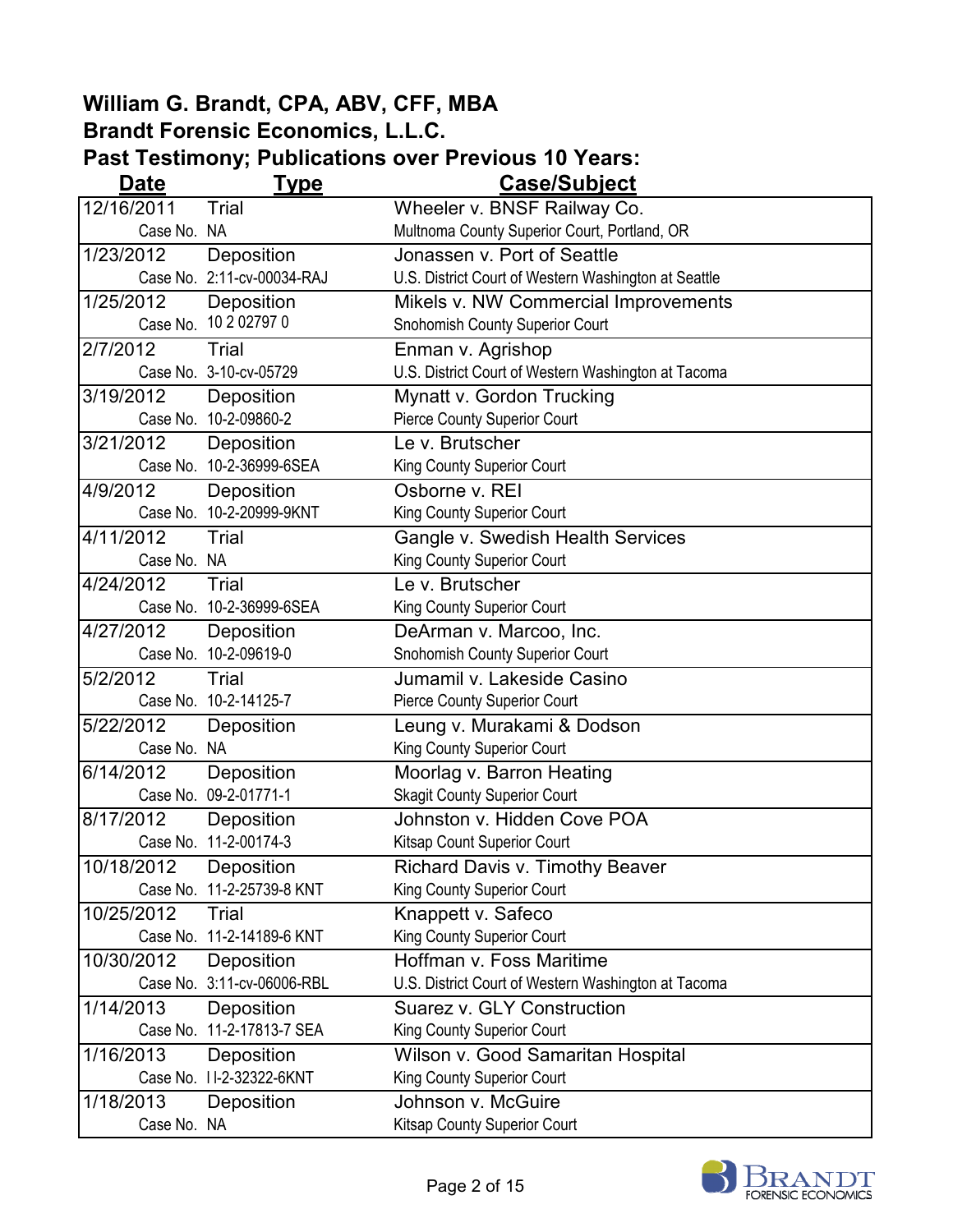| Date      | <u>Type</u>               | <b>Case/Subject</b>                                 |
|-----------|---------------------------|-----------------------------------------------------|
| 1/24/2013 | Deposition                | Wittenberg v. PUD #1 of Skamania Cty.               |
|           | Case No. 12-cv-05090-RBL  | U.S. District Court of Western Washington at Tacoma |
| 1/29/2013 | Trial                     | Currier v. Northland Services, Inc.                 |
|           | Case No. 11-2-27429-2 SEA | King County Superior Court                          |
| 1/30/2013 | Deposition                | Johnson v. A-1 Best Computers                       |
|           | Case No. 11-2-27063-7     | King County Superior Court                          |
| 2/11/2013 | Deposition                | <b>Joslin v. Swedish Health Services</b>            |
|           | Case No. 11-2-11188-1 SEA | King County Superior Court                          |
| 3/1/2013  | Deposition                | McCormick v. Lagerway                               |
|           | Case No. 10-2-00609-1     | <b>Whatcom County Superior Court</b>                |
| 3/7/2013  | Deposition                | Flesher v. Unimark Truck Transport                  |
|           | Case No. 3:11-cv-5871-BHS | U.S. District Court of Western Washington at Tacoma |
| 3/7/2013  | Deposition                | Hodgdon v. Multicare Health Care                    |
|           | Case No. 11-2-09503-2     | <b>Pierce County Superior Court</b>                 |
| 3/19/2013 | Trial                     | Wilson v. Good Samaritan Hospital                   |
|           | Case No. 11-2-32322-6KNT  | King County Superior Court                          |
| 4/10/2013 | Trial                     | <b>Joslin v. Swedish Health Services</b>            |
|           | Case No. 11-2-11188-1 SEA | King County Superior Court                          |
| 4/10/2013 | Trial                     | Williams v. McLean                                  |
|           | Case No. 12-2-01978-9 SEA | King County Superior Court                          |
| 4/11/2013 | Trial                     | McCormick v. Lagerway                               |
|           | Case No. 10-2-00609-1     | <b>Whatcom County Superior Court</b>                |
| 5/10/2013 | Deposition                | Forhan v. PCS                                       |
|           | Case No. 11-2-20638-6 SEA | King County Superior Court                          |
| 5/14/2013 | Deposition                | Noel v. State of Washington                         |
|           | Case No. 11-2-06137-5     | Pierce County Superior Court                        |
| 5/23/2013 | Deposition                | Binchus v. WA                                       |
|           | Case No. 11-2-08078-0     | Snohomish County Superior Court                     |
| 6/17/2013 | Arbitration               | Powers v. Kroger                                    |
|           | Case No. 11-2-31370-1 SEA | King County Superior Court (Arbitration)            |
| 6/18/2013 | Trial                     | Hor v. City of Seattle                              |
|           | Case No. 10-2-34403-9 SEA | King County Superior Court                          |
| 7/2/2013  | Deposition                | Hinds v. Lyckman                                    |
|           | Case No. 11-2-00333-0     | <b>Clallam County Superior Court</b>                |
| 7/8/2013  | Deposition                | Basra v. Tyndall                                    |
|           | Case No. 11-2-32963-1 KNT | King County Superior Court                          |
| 7/22/2013 | Deposition                | Dennis v. Trans Western                             |
|           | Case No. 11-2-617-1       | <b>Grays Harbor Superior Court</b>                  |
| 7/24/2013 | Trial                     | Hinds v. Lyckman                                    |
|           | Case No. 11-2-00333-0     | <b>Clallam County Superior Court</b>                |

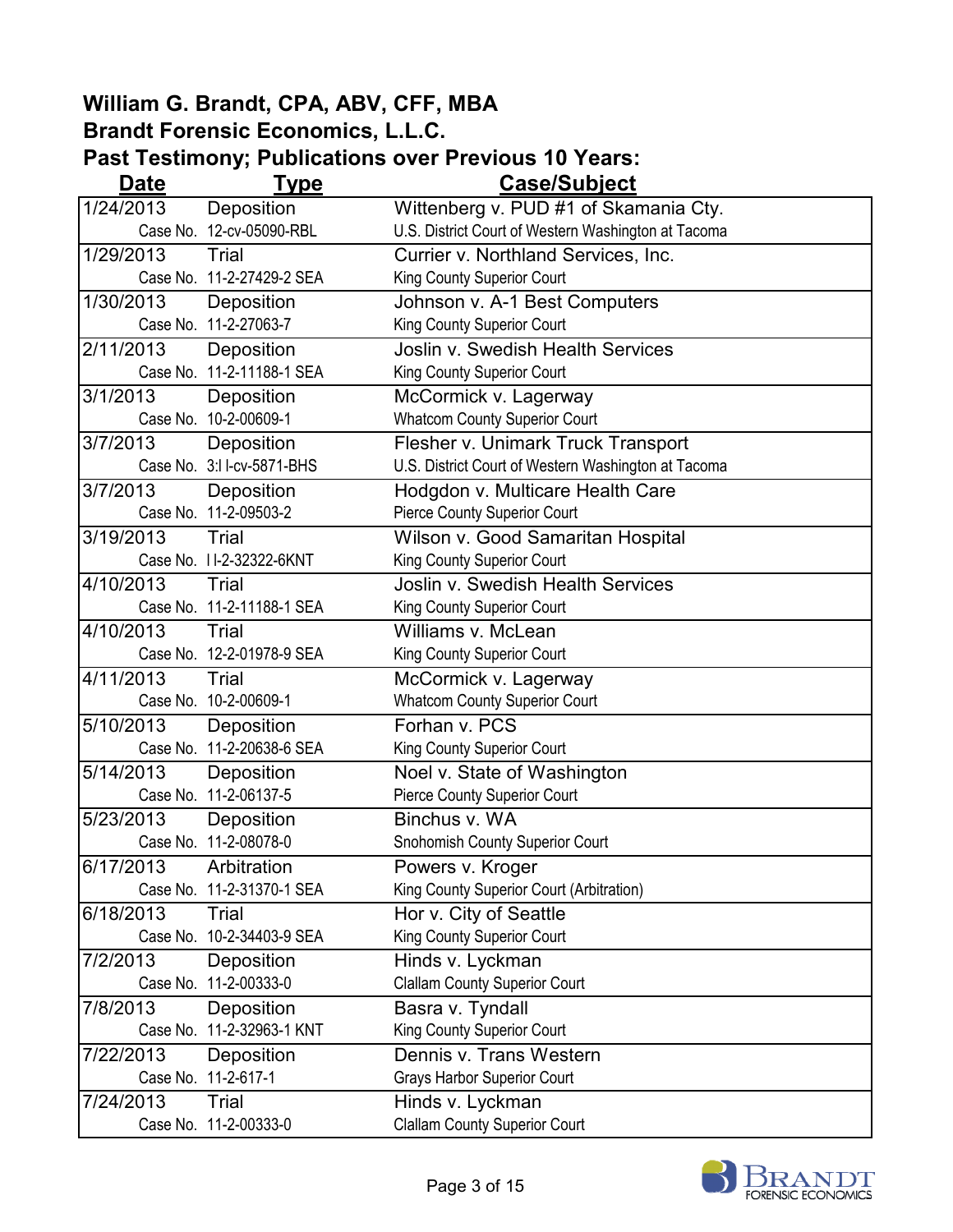| <b>Date</b>         | <u>Type</u>                | <b>Case/Subject</b>                      |
|---------------------|----------------------------|------------------------------------------|
| 7/30/2013           | Trial                      | Basra v. Tyndall                         |
|                     | Case No. 11-2-32963-1 KNT  | King County Superior Court               |
| 8/15/2013           | Deposition                 | Sanders v. King County                   |
| Case No.            |                            | Pierce County Superior Court             |
| 8/21/2013           | Deposition                 | Meyer v. Sunset Air                      |
|                     | Case No. 12-2-13307-2      | Pierce County Superior Court             |
| 9/9/2013            | Deposition                 | Marin v. King County                     |
|                     | Case No. 11-2-25462-3SEA   | King County Superior Court               |
| 9/16/2013           | Trial                      | Rickey v. Cline                          |
|                     | Case No. 10-2-07470-3      | <b>Pierce County Superior Court</b>      |
| 9/25/2013           | Deposition                 | McMillan v. Providence                   |
|                     | Case No. 11-2-14678-2 KNT  | King County Superior Court               |
| 10/2/2013           | Deposition                 | Morris v. S&L Development                |
|                     | Case No. 12-2-00529-7      | <b>Thurston County Superior Court</b>    |
| 10/15/2013          | Deposition                 | Shirley v. Bill's Towing & Garage        |
|                     | Case No. 12-2-08108-1      | <b>Pierce County Superior Court</b>      |
| 11/22/2013          | Deposition                 | Wisenor v. Summit View                   |
|                     | Case No. 12-2-07606-1      | <b>Pierce County Superior Court</b>      |
| 12/3/2013           | Trial                      | Dill v. City of Lynnwood                 |
|                     | Case No. 12-2-04423-4      | Snohomish County Superior Court          |
| 12/9/2013           | Trial                      | <b>Turner v. Fraser's Boiler Service</b> |
|                     | Case No. 13-2-17075-2 SEA  | King County Superior Court               |
| 12/10/2013          | Trial                      | Robins v. Alco Industries                |
|                     | Case No. 11-2-09604-1      | King County Superior Court               |
| 12/12/2013          | Trial                      | Shirley v. Bill's Towing & Garage        |
|                     | Case No. 12-2-08108-1      | Pierce County Superior Court             |
| 12/18/2013          | Deposition                 | Olson v. CBS Corp.                       |
|                     | Case No. 3:13-cv-05058-RBL | US Western District Court of WA          |
| $\sqrt{12/19/2013}$ | Deposition                 | Lamotte v. State of Washington           |
|                     | Case No. 12-2-01285-4      | <b>Thurston County Superior Court</b>    |
| 1/15/2014           | Deposition                 | Gehman v. UPS                            |
|                     | Case No. 12-2-28606-0 KNT  | King County Superior Court               |
| 1/16/2014           | Trial                      | Gloria v. Pruzan                         |
|                     | Case No. 12-2-16063-5 SEA  | King County Superior Court               |
| 1/21/2014           | Trial                      | Meyer v. Sunset Air                      |
|                     | Case No. 12-2-13307-2      | <b>Pierce County Superior Court</b>      |
| 2/17/2014           | Deposition                 | <b>Fitzgerald v. The Markets LLC</b>     |
|                     | Case No. 13-2-00045-1      | <b>Skagit County Superior Court</b>      |
| 3/31/2014           | Deposition                 | <b>Turner v. Fraser's Boiler Service</b> |
|                     | Case No. 13-2-17075-2 SEA  | King County Superior Court               |

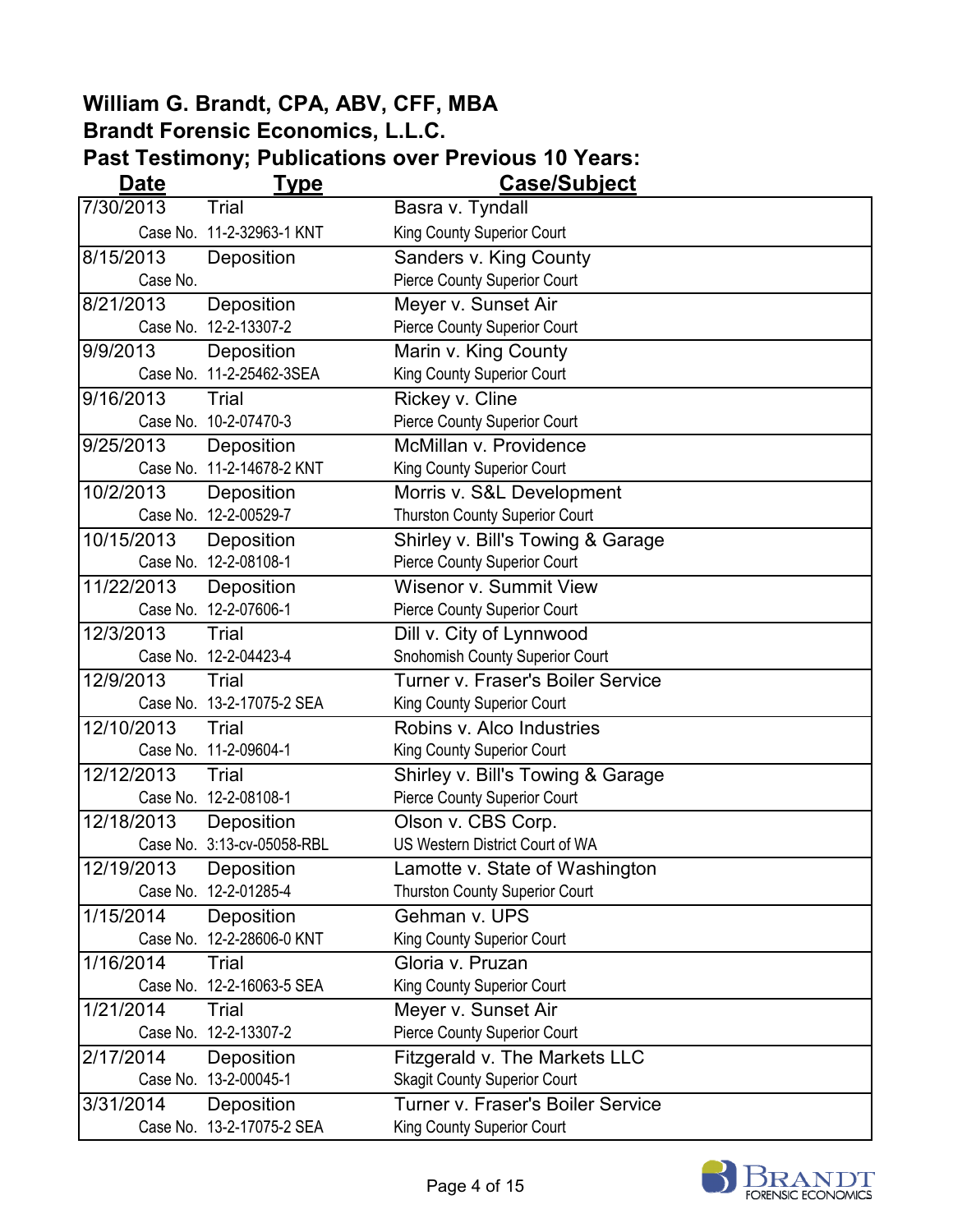| <b>Date</b>                     | <u>Type</u>                | Case/Subject                          |
|---------------------------------|----------------------------|---------------------------------------|
| 4/21/2014                       | Trial                      | Swimmer v. Group Health               |
| Case No.                        |                            | King County Superior Court            |
| 4/24/2014                       | Deposition                 | Heidt v. Toker                        |
|                                 | Case No. 12-2-06648-5 SEA  | King County Superior Court            |
| 5/2/2014                        | Deposition                 | Barrett v. Anderson                   |
|                                 | Case No. 12-2-10234-1 KNT  | King County Superior Court            |
| 6/4/2014                        | Trial                      | Heidt v. Toker                        |
|                                 | Case No. 12-2-06648-5 SEA  | King County Superior Court            |
| 7/8/2014                        | Deposition                 | Cham v. American Seafoods             |
|                                 | Case No. 12-2-29497-6 SEA  | King County Superior Court            |
| 7/15/2014                       | Trial                      | Cassell v. Portelance                 |
|                                 | Case No. 08-2-41085-4 SEA  | King County Superior Court            |
| 8/18/2014                       | Deposition                 | Curtiss v. The Erection Company, Inc. |
|                                 | Case No. 13-2-02492-4      | Snohomish County Superior Court       |
| 8/21/2014                       | Deposition                 | Wietersen v. Snohomish County         |
|                                 | Case No. 12-2-38646-3 SEA  | King County Superior Court            |
| 9/3/2014                        | Deposition                 | Oganessova v. Mutual of Omaha         |
|                                 | Case No. 2:13-cv-01443-RAJ | US Western District Court of WA       |
| 9/8/2014                        | Trial                      | Anitei v. Port of Seattle             |
|                                 | Case No. 2:13-cv-00545     | US Western District Court of WA       |
| 9/16/2014                       | Trial                      | Marin v. King County                  |
|                                 | Case No. 11-2-25462-3 SEA  | King County Superior Court            |
| 9/23/2014                       | Deposition                 | Howell v. Gradall                     |
| Case No.                        |                            | King County Superior Court            |
| 9/30/2014                       | Deposition                 | Runte v. Almeralla-Rodriguez          |
|                                 | Case No. 13-2-33119-SSEA   | King County Superior Court            |
| 10/8/2014                       | Trial                      | Hong v. Choi                          |
|                                 | Case No. 13-2-09831-3      | <b>Pierce County Superior Court</b>   |
| 10/8/2014                       | Trial                      | Barrett v. Anderson                   |
|                                 | Case No. 12-2-10234-1 KNT  | King County Superior Court            |
| 10/14/2014                      | Trial                      | Springer v. D'Amico                   |
| e No. 13-2-00972-4 13-2-00972-4 |                            | Kitsap County Superior Court          |
| 10/16/2014                      | Trial                      | Piel v. City of Federal Way           |
|                                 | Case No. 08-2-02830-5 KNT  | King County Superior Court            |
| 11/13/2014                      | Deposition                 | McIntyre v. Harrison Medical Center   |
|                                 | Case No. 13-2-09089-4      | <b>Pierce County Superior Court</b>   |
| 12/7/2014                       | Trial                      | Parkin v. Harborview                  |
|                                 | Case No. 13-2-28225-9      | King County Superior Court            |
| 1/13/2015                       | Deposition                 | Finlay v. Jarris                      |
|                                 | Case No. 13-2-33708-8 SEA  | King County Superior Court            |

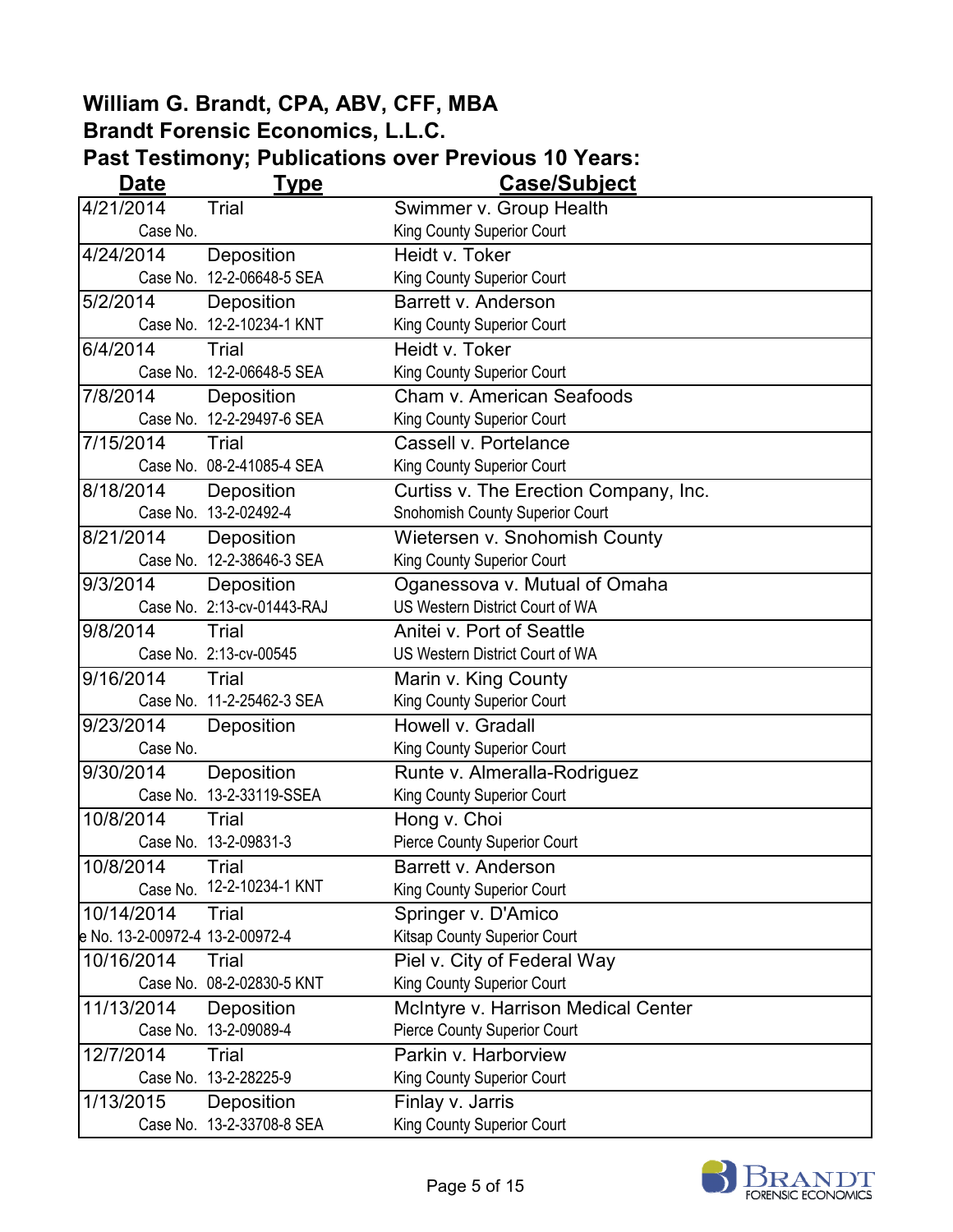| <b>Date</b> | <u>Type</u>               | <b>Case/Subject</b>                                  |
|-------------|---------------------------|------------------------------------------------------|
| 1/14/2015   | Deposition                | <b>Black v. Columbia Pediatrics</b>                  |
|             | Case No. 12-2-00800-5     | <b>Chelan County Superior Court</b>                  |
| 2/26/2015   | Deposition                | Carbajal v. City of Seattle                          |
|             | Case No. 14-2-05875-6SEA  | King County Superior Court                           |
| 3/10/2015   | Trial                     | Finlay v. Jarris                                     |
|             | Case No. 13-2-33708-8 SEA | King County Superior Court                           |
| 4/15/2015   | Deposition                | Way v. Yakima County                                 |
|             | Case No. 12-2-00353-2     | Kittitas County Superior Court                       |
| 4/15/2015   | Deposition                | Tucker v. Alexander's Metals                         |
|             | Case No. 13-2-06562-1     | Snohomish County Superior Court                      |
| 4/29/2015   | Deposition                | <b>Hicks v. United States</b>                        |
|             | Case No. 14-00265 JLR     | U.S. District Court of Western Washington at Seattle |
| 6/16/2015   | Deposition                | Rookaird v. BNSF                                     |
|             | Case No. 14-CV-00176-RSL  | U.S. District Court of Western Washington at Seattle |
| 6/22/2015   | Deposition                | Myhre v. Hamilton                                    |
|             | Case No. 14-2-02446-1 SEA | King County Superior Court                           |
| 7/16/2015   | Deposition                | McQuigg v. Swistak                                   |
|             | Case No. 14-2-14815-1 KNT | King County Superior Court                           |
| 7/31/2015   | Deposition                | McKee v. Doubletree                                  |
|             | Case No. 14-2-16339-8 KNT | King County Superior Court                           |
| 7/31/2015   | Deposition                | Duffy v. Gene Juarez                                 |
|             | Case No. 14-2-19962-7 SEA | King County Superior Court                           |
| 8/7/2015    | Deposition                | Shafer v. Hopelink Transportation                    |
|             | Case No. 13-2-40881-3 SEA | King County Superior Court                           |
| 9/10/2015   | Deposition                | Latimer v. Overlake                                  |
|             | Case No. 14-2-27086-1 SEA | King County Superior Court                           |
| 9/15/2015   | Deposition                | Shaw v. Chi                                          |
|             | Case No. 14-2-16672-9 SEA | King County Superior Court                           |
| 10/23/2015  | Trial                     | Myhre v. Hamilton                                    |
|             | Case No. 14-2-02446-1 SEA | King County Superior Court                           |
| 11/17/2015  | Trial                     | Latimer v. Overlake                                  |
|             | Case No. 14-2-27086-1 SEA | King County Superior Court                           |
| 11/25/2015  | Deposition                | Hruska v. Virginia Mason                             |
|             | Case No. 14-2-33358-7 SEA | King County Superior Court                           |
| 12/2/2015   | Trial                     | <b>Hicks v. United States</b>                        |
|             | Case No. 14-00265 JLR     | U.S. District Court of Western Washington at Seattle |
| 12/10/2015  | Deposition                | Tran v. Allpak                                       |
|             | Case No. 14-2-08712-8 SEA | King County Superior Court                           |
| 12/17/2015  | Trial                     | Shaw v. Chi                                          |
|             | Case No. 14-2-16672-9 SEA | King County Superior Court                           |

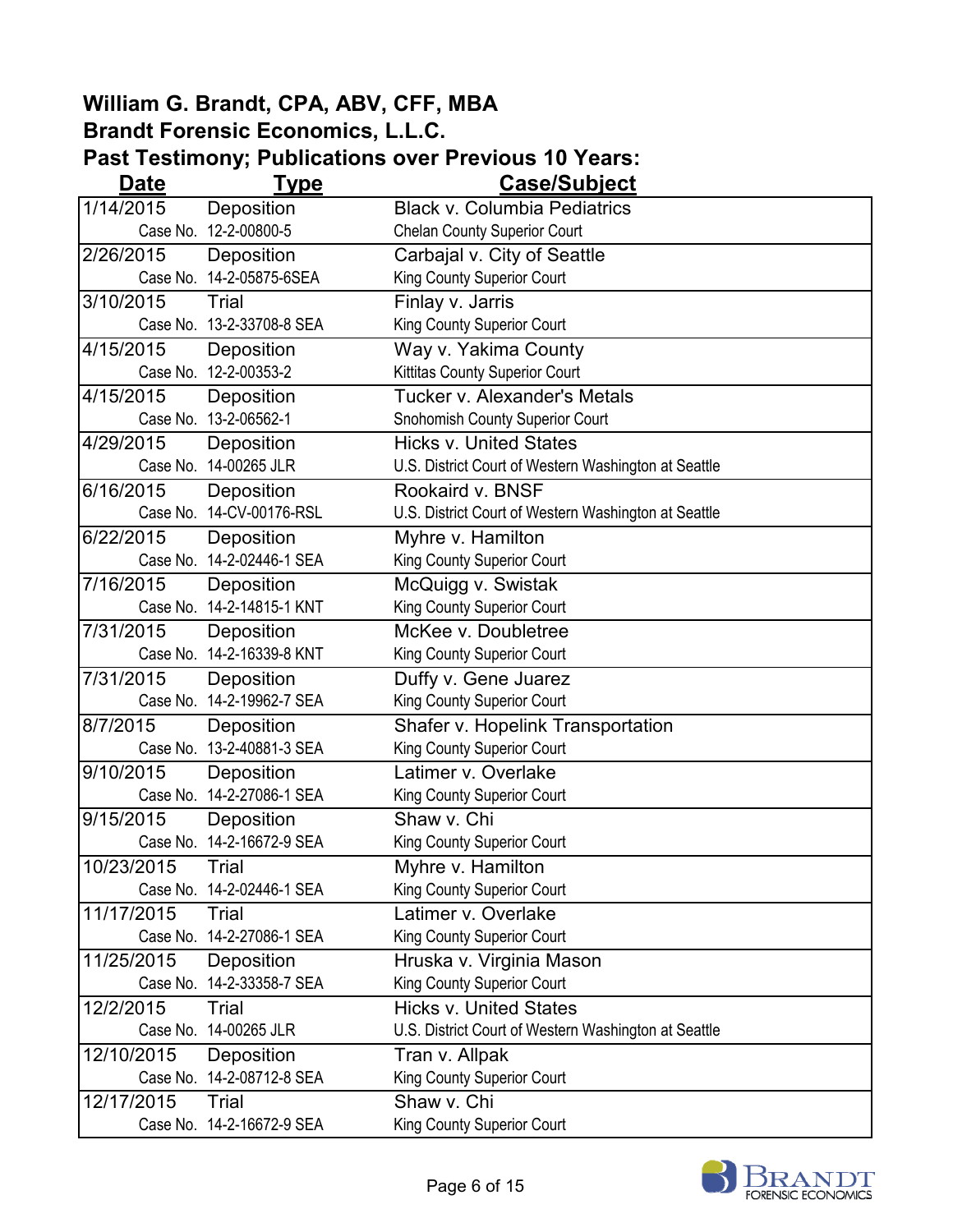| <b>Date</b> | <u>Type</u>                | <b>Case/Subject</b>                                  |
|-------------|----------------------------|------------------------------------------------------|
| 12/18/2015  | Deposition                 | Tarabochia v. Danna                                  |
| Case No.    | 14-2-01626-1               | Thurston County Superior Court                       |
| 12/23/2015  | Deposition                 | Kelly v. Snohomish County                            |
|             | Case No. 14-2-33710-8 SEA  | King County Superior Court                           |
| 1/11/2016   | Deposition                 | Eakin v. King County                                 |
|             | Case No. 15-2-08267-1 KNT  | King County Superior Court                           |
| 1/19/2016   | Trial                      | Hruska v. Virginia Mason                             |
|             | Case No. 14-2-33358-7 SEA  | King County Superior Court                           |
| 1/22/2016   | Deposition                 | <b>Golafale v. Swedish Health Services</b>           |
|             | Case No. 2:14-cv-01683-JLR | U.S. District Court of Western Washington at Seattle |
| 3/10/2016   | Deposition                 | Hamiel v. Nor'Eastern Trawl Systems                  |
|             | Case No. 13-2-02405-7      | Kitsap County Superior Court                         |
| 3/21/2016   | Trial                      | <b>Walters v. Birse</b>                              |
|             | Case No. 14-2-09532-5 KNT  | King County Superior Court                           |
| 3/30/2016   | Trial                      | Moore v. Poltz                                       |
|             | Case No. 08-2-01308-6      | <b>Chelan County Superior Court</b>                  |
| 4/27/2016   | Deposition                 | Mosely v. Tianzhu Ge                                 |
|             | Case No. 14-2-34681-6 KNT  | King County Superior Court                           |
| 4/28/2016   | Deposition                 | <b>Hicks v. Collaborative Construction</b>           |
|             | Case No. 15-2-03827-3 SEA  | King County Superior Court                           |
| 5/23/2016   | Trial                      | Rookaird v. BNSF                                     |
|             | Case No. 14-CV-00176-RSL   | U.S. District Court of Western Washington at Seattle |
| 7/8/2016    | Trial                      | Way v. Yakima County                                 |
|             | Case No. 12-2-00353-2      | Kittitas County Superior Court                       |
| 7/12/2016   | Deposition                 | <b>Swan v. United States</b>                         |
|             | Case No. 3:15-cv-0012 JWS  | U.S. District Court of Alaska                        |
| 7/14/2016   | Trial                      | Chandler v. State of Washington                      |
|             | Case No. 13-2-00715-4      | Mason County Superior Court                          |
| 7/15/2016   | Deposition                 | Ross v. Zeke's Pizza                                 |
|             | Case No. 15-2-19205-1 SEA  | King County Superior Court                           |
| 8/10/2016   | Deposition                 | Hoag v. Car Wash Enterprises                         |
|             | Case No. 14-2-27863-9 SEA  | King County Superior Court                           |
| 9/9/2016    | Deposition                 | Carlson v. Boeing                                    |
|             | Case No. 15-2-02243-0      | Snohomish County Superior Court                      |
| 9/12/2016   | Deposition                 | Miller v. Empire Health Foundation                   |
|             | Case No. 2016-02-01412-1   | Spokane County Superior Court                        |
| 9/14/2016   | Trial                      | Plancich v. Skagit County                            |
|             | Case No. 2:14-cv-00681-RSL | U.S. District Court of Western Washington at Seattle |
| 10/3/2016   | Deposition                 | <b>Aguchak v. United States</b>                      |
|             | Case No. 3:15-CV-00105-HRH | U.S. District Court of Alaska                        |

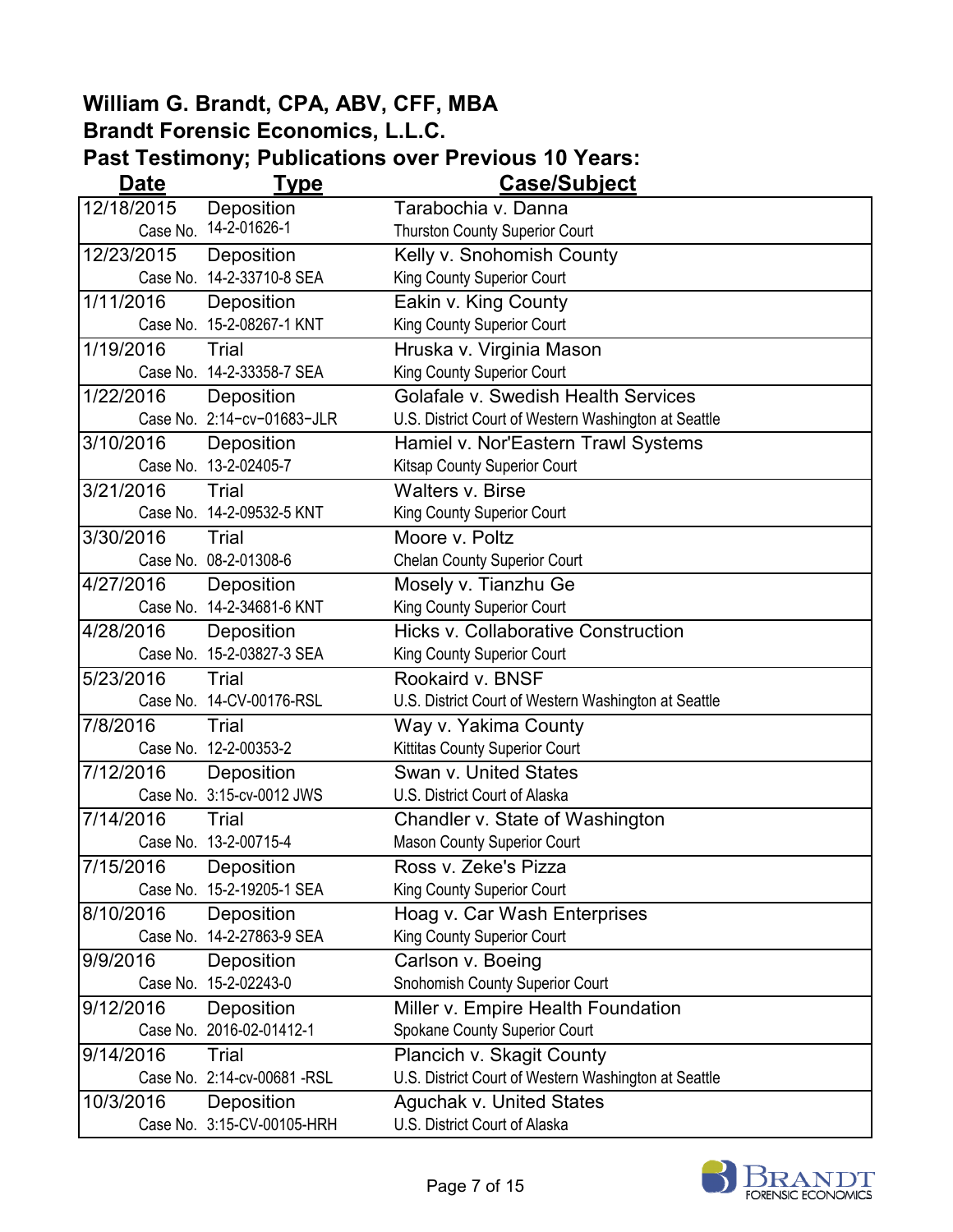| <b>Date</b> | <b>Type</b>                   | <b>Case/Subject</b>                                 |
|-------------|-------------------------------|-----------------------------------------------------|
| 10/21/2016  | Deposition                    | Nieves v. Cooper Marine                             |
|             | Case No. 3:15-CV-00170 (LEAD) | U.S. District Court, Eastern Disrtrict of Arkansas  |
| 10/24/2016  | Trial                         | Romero v. Skeers                                    |
|             | Case No. 14-2-03641-6         | Snohomish County Superior Court                     |
| 10/27/2016  | Deposition                    | Johnson v. Mason County                             |
|             | Case No. 3:14-cv-05832-RBL    | U.S. District Court of Western Washington at Tacoma |
| 11/2/2016   | Trial                         | Lawson v. Lanphere, et al.                          |
|             | Case No. 11-2-08349-7         | King County Superior Court                          |
| 11/3/2016   | Trial                         | Carlson v. Boeing                                   |
|             | Case No. 15-2-02243-0         | Snohomish County Superior Court                     |
| 11/10/2016  | Trial                         | Talley v. Lanphere, et al.                          |
|             | Case No. 11-2-08349-7         | King County Superior Court                          |
| 11/15/2016  | Trial                         | Shields v. Martinson                                |
|             | Case No. 14-2-10106-6 SEA     | King County Superior Court                          |
| 11/15/2016  | Deposition                    | Arnold, et al. v. City of Shelton, WA               |
|             | Case No. 14-2-10106-6 SEA     | <b>Mason County Superior Court</b>                  |
| 11/22/2016  | Deposition                    | Colberg v. Burke Construction                       |
|             | Case No. 14-2-00425-0         | <b>Skagit County Superior Court</b>                 |
| 12/9/2016   | Trial                         | Hickey v. Musgrave                                  |
|             | Case No. 12-2-08702-2         | Snohomish County Superior Court                     |
| 12/14/2016  | Deposition                    | Jaimes v. NDTS Construction                         |
|             | Case No. 14-2-06595-7 SEA     | King County Superior Court                          |
| 1/12/2017   | Trial                         | Ketilsson v. Bonzer                                 |
|             | Case No. 15-2-14684-5         | Pierce County Superior Court                        |
| 1/30/2017   | Trial                         | Kelly v. Snohomish County                           |
|             | Case No. 14-2-33710-8 SEA     | King County Superior Court                          |
| 2/14/2017   | Deposition                    | Kenyon v. Beazer East, Inc.                         |
|             | Case No. 15-2-27589-5 SEA     | King County Superior Court                          |
| 2/27/2017   | Trial                         | Kehoe v. Liberty Northwest Insurance                |
|             | Case No. 13-2-01556-2         | Kitsap County Superior Court                        |
| 3/7/2017    | Deposition                    | Brown v. Bhatt                                      |
|             | Case No. 16-2-08698-5 SEA     | King County Superior Court                          |
| 4/10/2017   | Deposition                    | Galicia v. Quincy School District                   |
|             | Case No. 15-2-00550-9         | <b>Grant County Superior Court</b>                  |
| 4/11/2017   | Deposition                    | Graves v. Welshans                                  |
|             | Case No. 15-2-21558-2 SEA     | King County Superior Court                          |
| 4/13/2017   | Deposition                    | Rickey v. Smith                                     |
|             | Case No. 08-2-10227-6         | <b>Pierce County Superior Court</b>                 |
| 5/4/2017    | Trial                         | Auvil v. McGill                                     |
|             | Case No. 15-2-10439-5         | <b>Pierce County Superior Court</b>                 |

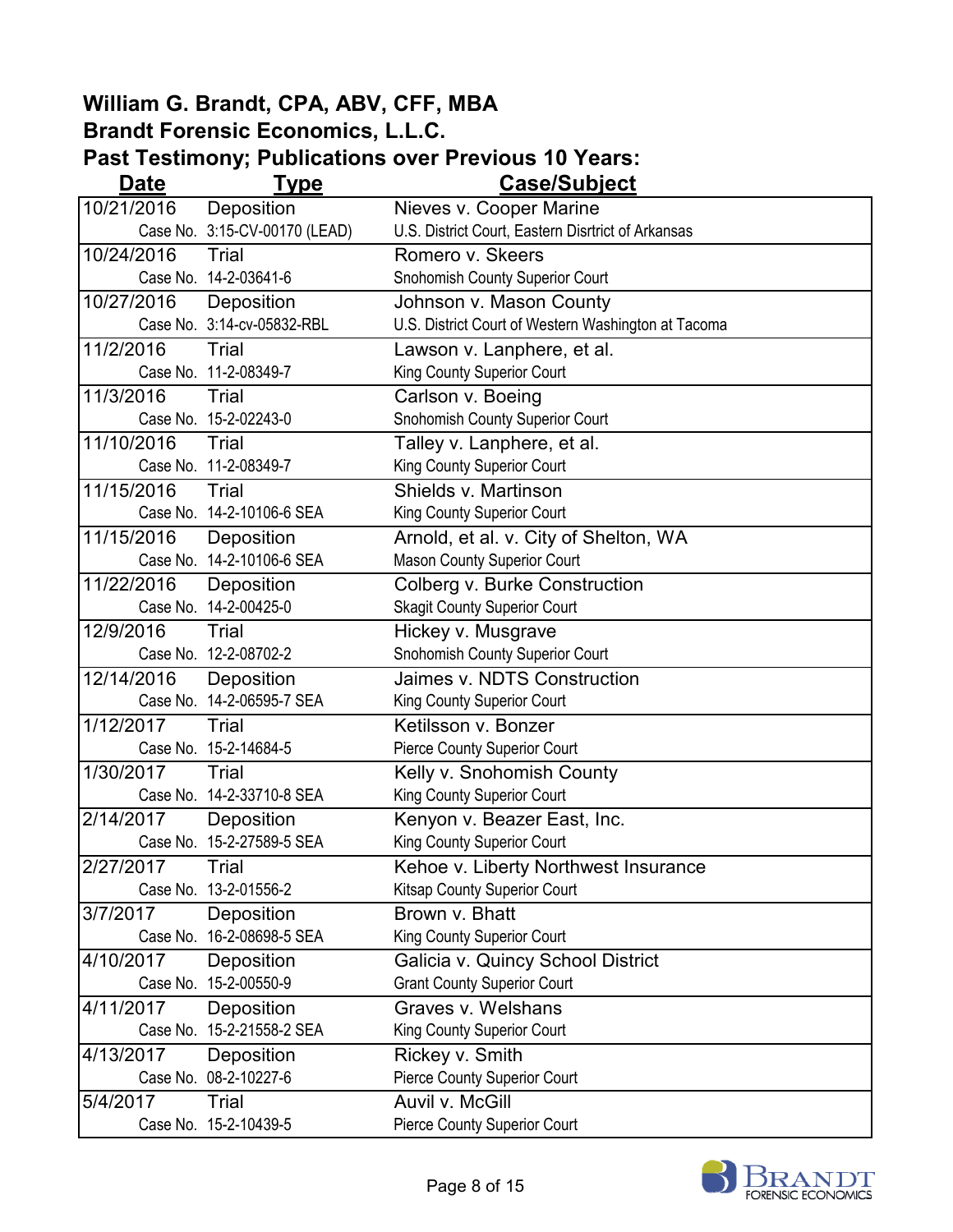| <b>Date</b> | <b>Type</b>                  | <b>Case/Subject</b>                                  |
|-------------|------------------------------|------------------------------------------------------|
| 5/12/207    | Trial                        | Rickey v. Smith                                      |
|             | Case No. 08-2-10227-6        | Pierce County Superior Court                         |
| 5/15/2017   | Trial                        | Tate v. USA                                          |
|             | Case No. 3:14-cv-00242-JWS   | U.S. District Court, Disrtrict of Alaska             |
| 6/8/2017    | Trial                        | Aguchak v. USA                                       |
|             | Case No. 3:15-cv-00105-HRH   | U.S. District Court, Disrtrict of Alaska             |
| 6/20/2017   | Trial                        | Gerlach v. The Cove Apartments, UC et al.            |
|             | Case No. 15-2-25974-1 KNT    | King County Superior Court                           |
| 7/7/2017    | Trial                        | Gerlach v. The Cove Apartments, UC et al.            |
|             | Case No. 15-2-25974-1 KNT    | King County Superior Court                           |
| 7/28/2017   | Deposition                   | Swalko v. City of Seattle, et al.                    |
|             | Case No. 16-2-19942-9        | King County Superior Court                           |
| 8/7/2017    | Deposition                   | Bazzar v. Johnson                                    |
|             | Case No. 16-2-09393-6        | <b>Pierce County Superior Court</b>                  |
| 8/14/2017   | Deposition                   | Bailey v. Alpha Technonlogies Incorporated, et al.   |
|             | Case No. 2:16-CV-00727-JCC   | U.S. District Court of Western Washington at Seattle |
| 9/11/2017   | Deposition                   | Kafka v. Providence                                  |
|             | Case No. 14-2-03559-2        | Snohomish County Superior Court                      |
| 9/11/2017   | Deposition                   | Shadow v. City of Lakewood                           |
|             | Case No. 16-2-08405-8        | Pierce County Superior Court                         |
| 9/18/2017   | Deposition                   | Evans v. The Doctors Clinic, et al.                  |
|             | Case No. 16-2-01399-8        | Kitsap County Superior Court                         |
| 9/27/2017   | Deposition                   | Montgomery v. Penumbra, et al.                       |
|             | Case No. 16-2-04050-1        | King County Superior Court                           |
| 10/4/2017   | Trial                        | Boucher v. Lee                                       |
|             | Case No. 16-2-10763-5        | <b>Pierce County Superior Court</b>                  |
| 10/31/2017  | Trial                        | Riggs v. Life Care Centers of America                |
|             | Case No. 2:2017-cv-00342-TOR | U.S. District Court of Eastern Washington at Spokane |
| 11/2/2017   | Trial                        | Kafka v. Providence                                  |
|             | Case No. 14-2-03559-2        | Snohomish County Superior Court                      |
| 11/9/2017   | Trial                        | Bailey v. Alpha Technonlogies Incorporated, et al.   |
|             | Case No. 2:16-CV-00727-JCC   | U.S. District Court of Western Washington at Seattle |
| 11/28/2017  | Trial                        | Gottier v. Tesoro, et al.                            |
|             | Case No. 15-2-00783-8        | <b>Whatcom County Superior Court</b>                 |
| 1/8/2018    | Deposition                   | <b>Steele v Douglas County</b>                       |
|             | Case No. 15-2-00905-7        | <b>Chelan County Superior Court</b>                  |
| 1/11/2018   | Deposition                   | Elder v Washington DOT                               |
|             | Case No. 16-2-01553-34       | <b>Thurston County Superior Court</b>                |
| 1/22/2018   | Trial                        | Graves v. Welshans                                   |
|             | Case No. 15-2-21558-2 SEA    | King County Superior Court                           |

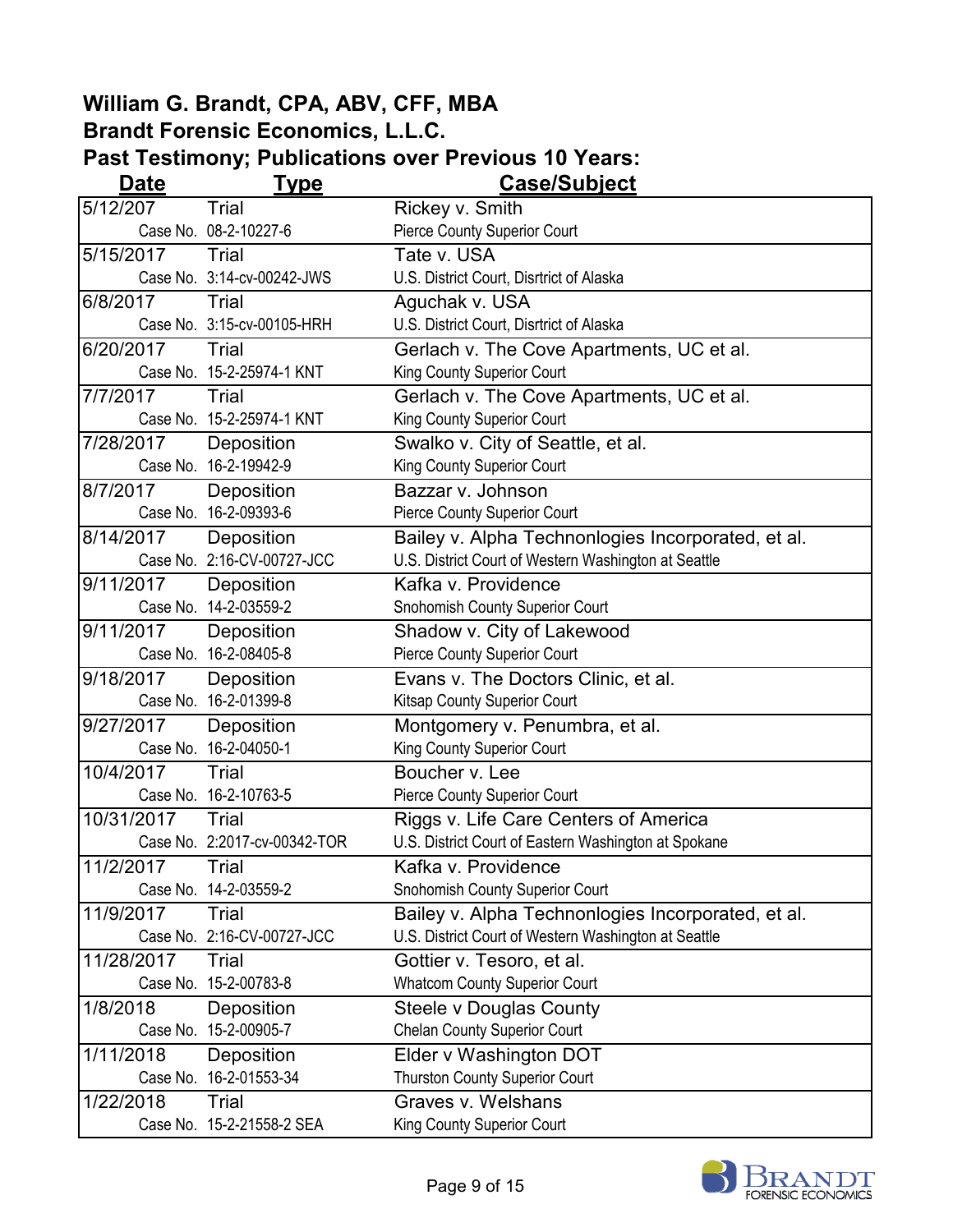| <b>Date</b> | <b>Type</b>                | Case/Subject                                                        |
|-------------|----------------------------|---------------------------------------------------------------------|
| 1/25/2018   | Deposition                 | Selby v. Amtrak                                                     |
|             | Case No. 3:16-cv-06049-BHS | U.S. District Court of Western Washington at Tacoma                 |
| 2/7/2018    | Deposition                 | Cantrell v. USAA                                                    |
|             | Case No. 17-2-05046-6 SEA  | King County Superior Court                                          |
| 3/9/2018    | Deposition                 | Pasillas v. Exxel Pacitfic                                          |
|             | Case No. 17-2-13179-2      | King County Superior Court                                          |
| 3/21/2018   | Deposition                 | Schulte v. City of Seattle, et al.                                  |
|             | Case No. 13-2-35695-3 SEA  | King County Superior Court                                          |
| 3/27/2018   | Trial                      | Strong v. USA                                                       |
|             | Case No. 3:13-cv-00165-TMB | U.S. District Court, Disrtrict of Alaska                            |
| 5/25/2018   | Deposition                 | Freeman v. Overlake                                                 |
|             | Case No. 17-2-02869-0 SEA  | King County Superior Court                                          |
| 7/10/2018   | Deposition                 | Lacy v. Snohomish County                                            |
|             | Case No. 16-2-21526-2 SEA  | King County Superior Court                                          |
| 9/4/2018    | Deposition                 | Walden v. Emerald Services, et al.                                  |
|             | Case No. 16-2-12768-7      | <b>Pierce County Superior Court</b>                                 |
| 9/10/2018   | Deposition                 | Polovich v. Crane, et al.                                           |
|             | Case No. 17SL-CC01885      | Twenty-First Judicial Curcuit, Saint Louis County, Missouri         |
| 10/16/2018  | Deposition                 | Reisser v. Silverdale Whaling Company, LLC, et al.                  |
|             | Case No. 17-2-01045-8      | Kitsap County Superior Court                                        |
| 10/22/2018  | Trial                      | Lacy v. Snohomish County                                            |
|             | Case No. 16-2-21526-2 SEA  | King County Superior Court                                          |
| 10/25/2018  | Deposition                 | Davis v. USAA Casualty                                              |
|             | Case No. 2:17-cv-01232-TSZ | U.S. District Court of Western Washington at Seattle                |
| 11/2/2018   | Deposition                 | Ray v. City Beverages, LLC, et al.                                  |
|             | Case No. 17-2-10445-6      | <b>Pierce County Superior Court</b>                                 |
| 11/7/2018   | Deposition                 | Monette v. Americal Family Mutual Insurance Company                 |
|             | Case No. 17-2-01280-9      | Kitsap County Superior Court                                        |
| 11/19/2018  | Deposition                 | Neely v. Boeing                                                     |
|             | Case No. 2018-AIR-00019    | U.S. Department of Labor, Office of Administrative Law Judges       |
| 11/23/2018  | Deposition                 | Herzog v. Kidder Mathews                                            |
|             | Case No. 17-2-10585-6      | <b>Pierce County Superior Court</b>                                 |
| 11/27/2018  | Deposition                 | Bavlsik v. General Motors LLC                                       |
|             | Case No. 4:13 VC 509 DDN   | U.S. District Court, Eastern District of Missouri, Eastern Division |
| 12/4/2018   | Deposition                 | Anderson v. USA                                                     |
|             | Case No. C16-05781 RBL     | U.S. District Court of Western Washington at Tacoma                 |
| 12/19/2018  | Deposition                 | Vannoy v. Hologic                                                   |
|             | Case No. 2-17-cv-01567-RAJ | U.S. District Court of Western Washington at Seattle                |
| 1/24/2019   | Deposition                 | Alexander v. Black Hills                                            |
|             | Case No. 18-2-05363-KNT    | King County Superior Court                                          |

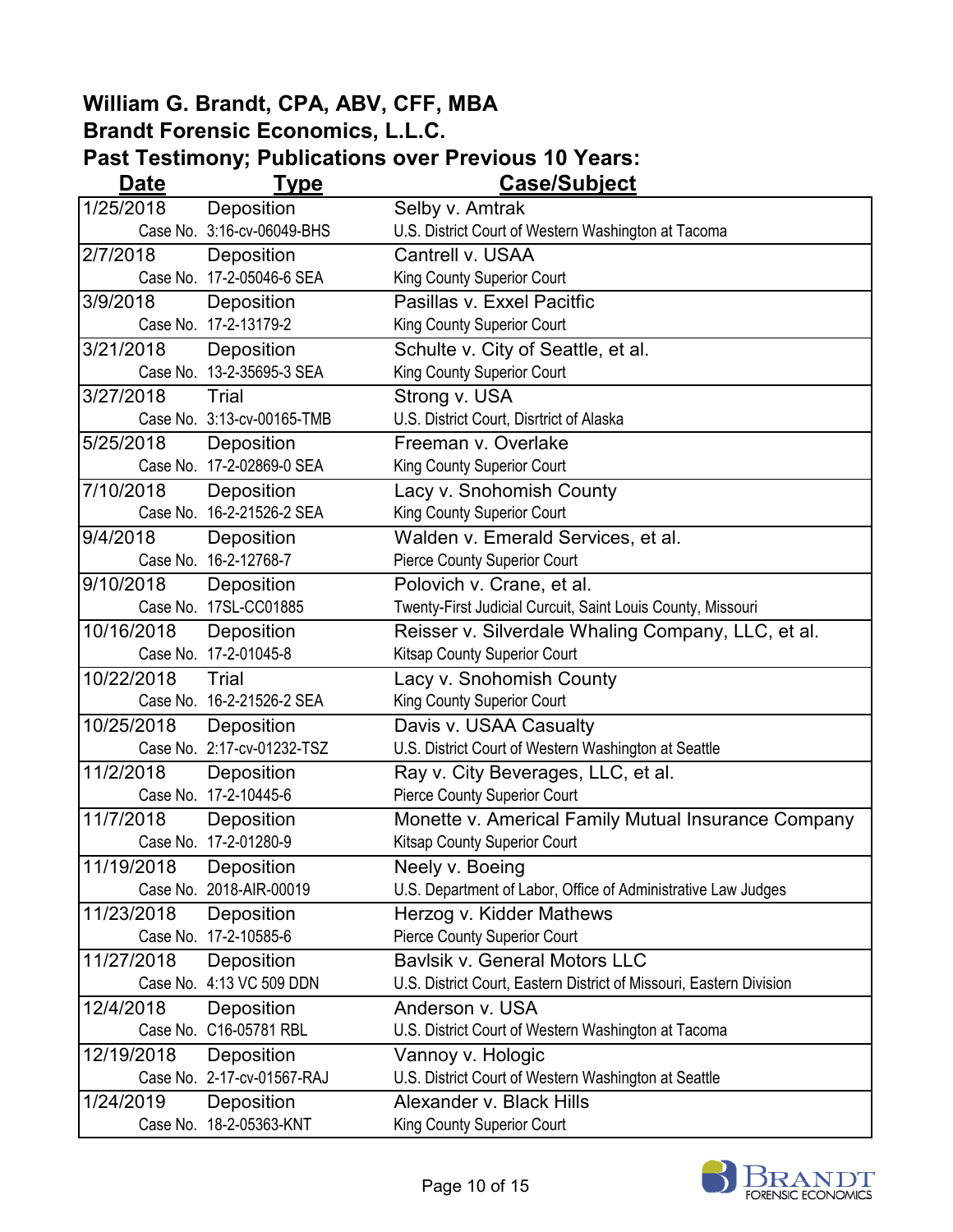| Date       | <b>Type</b>               | <b>Case/Subject</b>                                           |
|------------|---------------------------|---------------------------------------------------------------|
| 2/6/2019   | Deposition                | Cameli v. City of Olympia                                     |
|            | Case No. 16-2-04991-34    | Thurston County Superior Court                                |
| 2/11/2019  | Deposition                | McConnell v. Peni                                             |
|            | Case No. 17-2-1331068-2   | <b>Pierce County Superior Court</b>                           |
| 2/19/2019  | Deposition                | Peach v. RLI Insurance                                        |
|            | Case No. 17-2-16348-1 SEA | King County Superior Court                                    |
| 3/27/2019  | Trial                     | Ebbert v. Mundell                                             |
|            | Case No. 17-2-11726-9 KNT | King County Superior Court                                    |
| 4/2/2019   | Deposition                | Pacheco v. USA                                                |
|            | Case No. C15-1175-RSL     | U.S. District Court of Western Washington at Seattle          |
| 5/9/2019   | Trial                     | Neely v. Boeing                                               |
|            | Case No. 2018-AIR-00019   | U.S. Department of Labor, Office of Administrative Law Judges |
| 5/16/2019  | Deposition                | Ringdahl v. Franciscan Health Systems, et al.                 |
|            | Case No. 18-2-00819-18    | Kitsap County Superior Court                                  |
| 6/14/2019  | Deposition                | Bodapati v. Columbia Capital Medical Center, et al.           |
|            | Case No. 17-2-03366-34    | <b>Thurston County Superior Court</b>                         |
| 6/18/2019  | Deposition                | Roness v. T-Mobile US, Inc.                                   |
|            | Case No. 2:18-CV-1030-RSM | U.S. District Court of Western Washington at Seattle          |
| 6/21/20019 | Deposition                | State of Washington v. GEO Group                              |
|            | Case No. 17-cv-05806-RJB  | U.S. District Court of Western Washington at Seattle          |
| 6/25/2019  | Deposition                | Morella v. State of WA                                        |
|            | Case No. 15-2-00821-4     | <b>Grays Harbor County Superior Court</b>                     |
| 6/25/2019  | Deposition                | Peterson v. State of WA                                       |
|            | Case No. 17-2-00144-5     | <b>Grays Harbor County Superior Court</b>                     |
| 8/1/2019   | Deposition                | Kitzhaber v. Avis Budget Group, Inc., et al.                  |
|            | Case No. 17-2-33000-1 SEA | King County Superior Court                                    |
| 8/8/2019   | Deposition                | Lusk v. Sellen Construction, Inc., et al.                     |
|            | Case No. 18-2-08908-31    | <b>Snohomish County Superior Court</b>                        |
| 9/3/2019   | Deposition                | KJM v. Catholic Health Initiatives., et al.                   |
|            | Case No. 17-2-06300-8     | <b>Pierce County Superior Court</b>                           |
| 9/11/2019  | Deposition                | Walker v. Cawthra, et al.                                     |
|            | Case No. 18-2-00076-18    | Kitsap County Superior Court                                  |
| 9/13/2019  | Deposition                | Miller v. North County Regional Fire Authority                |
|            | Case No. 16-2-19870-31    | Snohomish County Superior Court                               |
| 9/20/2019  | Trial                     | Lusk v. Sellen Construction, Inc., et al.                     |
|            | Case No. 18-2-08908-31    | Snohomish County Superior Court                               |
| 10/16/2019 | Trial                     | Chea v. City of Tacoma                                        |
|            | Case No. 18-2-07841-1     | <b>Pierce County Superior Court</b>                           |
| 10/24/2019 | Deposition                | Crane v. Swedish Health Services, et al.                      |
|            | Case No. 17-2-27430-5 SEA | King County Superior Court                                    |

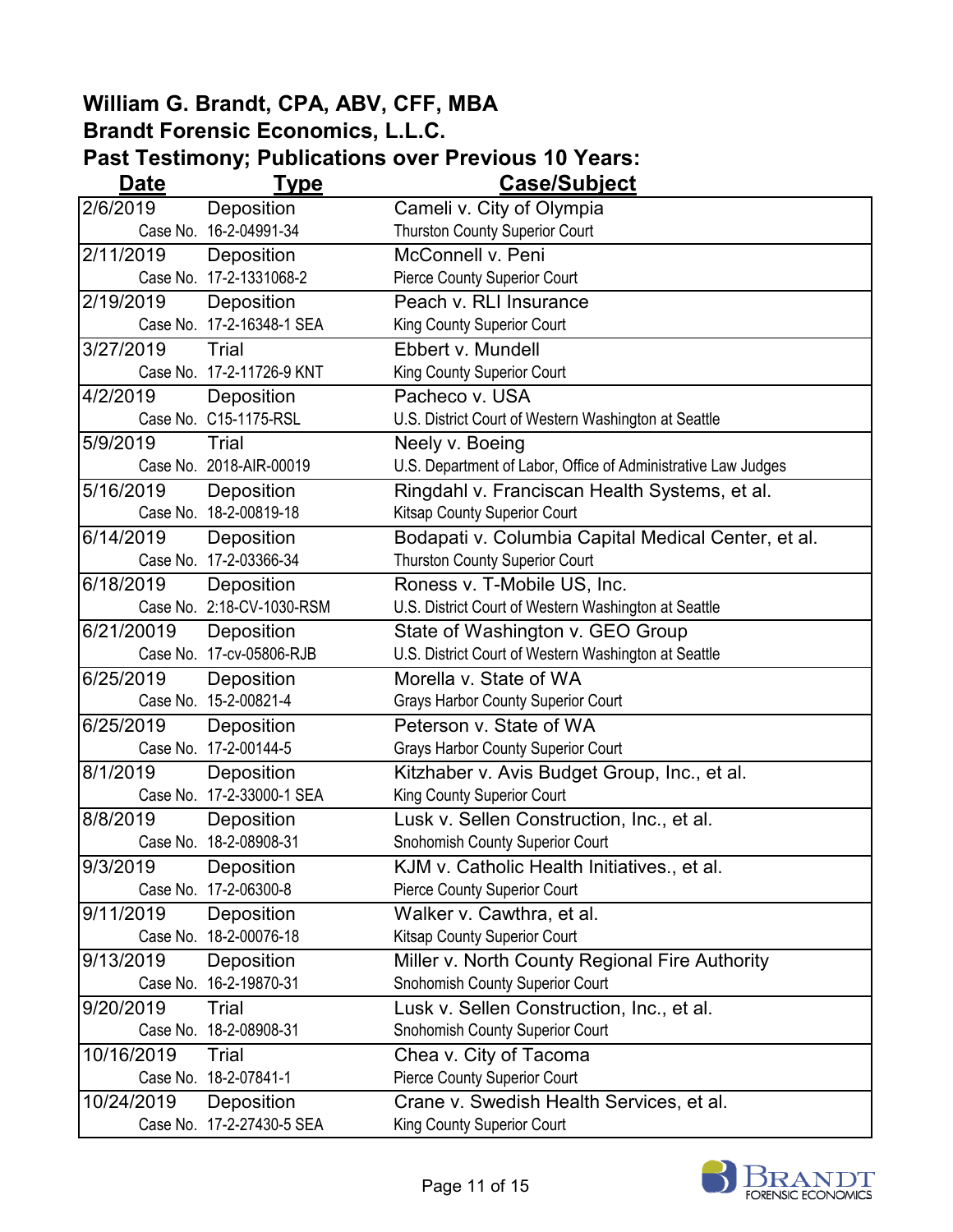| <b>Date</b> | <b>Type</b>                | <b>Case/Subject</b>                                  |
|-------------|----------------------------|------------------------------------------------------|
| 11/4/2019   | Deposition                 | Norg v. City of Seattle                              |
|             | Case No. 18-2-25812-0 SEA  | King County Superior Court                           |
| 11/14/2019  | Deposition                 | Ray v. Mahler                                        |
|             | Case No. 18-2-04202-34     | <b>Thurston County Superior Court</b>                |
| 11/20/2019  | Deposition                 | <b>Short v. United States</b>                        |
|             | Case No. 1:18-cv-00074-DCN | U.S. District Court of Idaho, Southern Division      |
| 1/6/2020    | Deposition                 | Donaldson v. Debsay, et al.                          |
|             | Case No. 18-2-18537-8 KNT  | King County Superior Court                           |
| 1/15/2020   | Deposition                 | Kenyon, et al. v. BASF Catyalyst, et al.             |
|             | Case No. 18-2-10375-0      | Pierce County Superior Court                         |
| 1/17/2020   | Deposition                 | Kalinkin v. Bradkin, Inc.                            |
|             | Case No. 18-2-11393-3      | <b>Pierce County Superior Court</b>                  |
| 2/24/2020   | Deposition                 | Marsh v. NIG Trucking, et al.                        |
|             | Case No. 19-2-03329-1 KNT  | King County Superior Court                           |
| 5/29/2020   | Deposition                 | Rookaird v. BNSF                                     |
|             | Case No. 14-CV-00176-RAJ   | U.S. District Court of Western Washington at Seattle |
| 7/29/2020   | Deposition                 | Burton v. Alaska Airlines                            |
|             | Case No. 19-2-13243-4 KNT  | King County Superior Court                           |
| 9/17/2020   | Trial                      | Pacheco, et al. v. USA                               |
|             | Case No. C15-1175RSL       | U.S. District Court of Western Washington at Seattle |
| 9/17/2020   | Trial                      | Walker v. Cawthra, et al.                            |
|             | Case No. 18-2-00076-18     | Kitsap County Superior Court                         |
| 10/5/2020   | Deposition                 | Evans v. Amazon.com                                  |
|             | Case No. 01-20-0009-7540   | King County Superior Court                           |
| 11/17/2020  | Trial                      | Brown v. Weatherly                                   |
|             | Case No. 17-2-09712-8 SEA  | King County Superior Court                           |
| 1/6/2021    | Deposition                 | Brown v. Providence Health & Services                |
|             | Case No. 18-2-18038-4 SEA  | King County Superior Court                           |
| 1/25/2021   | Deposition                 | Sanders v. Clearchoice Dental Implant Center         |
|             | Case No. 19-2-21558-5 SEA  | King County Superior Court                           |
| 2/10/2021   | Deposition                 | Wood v. State Farm, et al.                           |
|             | Case No. 19-2-15004-1 SEA  | King County Superior Court                           |
| 2/22/2021   | Deposition                 | WS v. Seattle Children's Hospital                    |
|             | Case No. 20-2-07733-0 SEA  | King County Superior Court                           |
| 2/25/2021   | Deposition                 | Horschel v. Kinke, et al.                            |
|             | Case No. 4:18-CV-00006-HRH | U.S. District Court of Alaska                        |
| 2/26/2021   | Trial                      | Baker v. Guardian Home Care, et al.                  |
|             | Case No. 19-2-11548-9      | <b>Pierce County Superior Court</b>                  |
| 3/1/2021    | Trial                      | Nugent v. Bering Marine Corp., et al.                |
|             | Case No. 19-2-21732-4 KNT  | King County Superior Court                           |

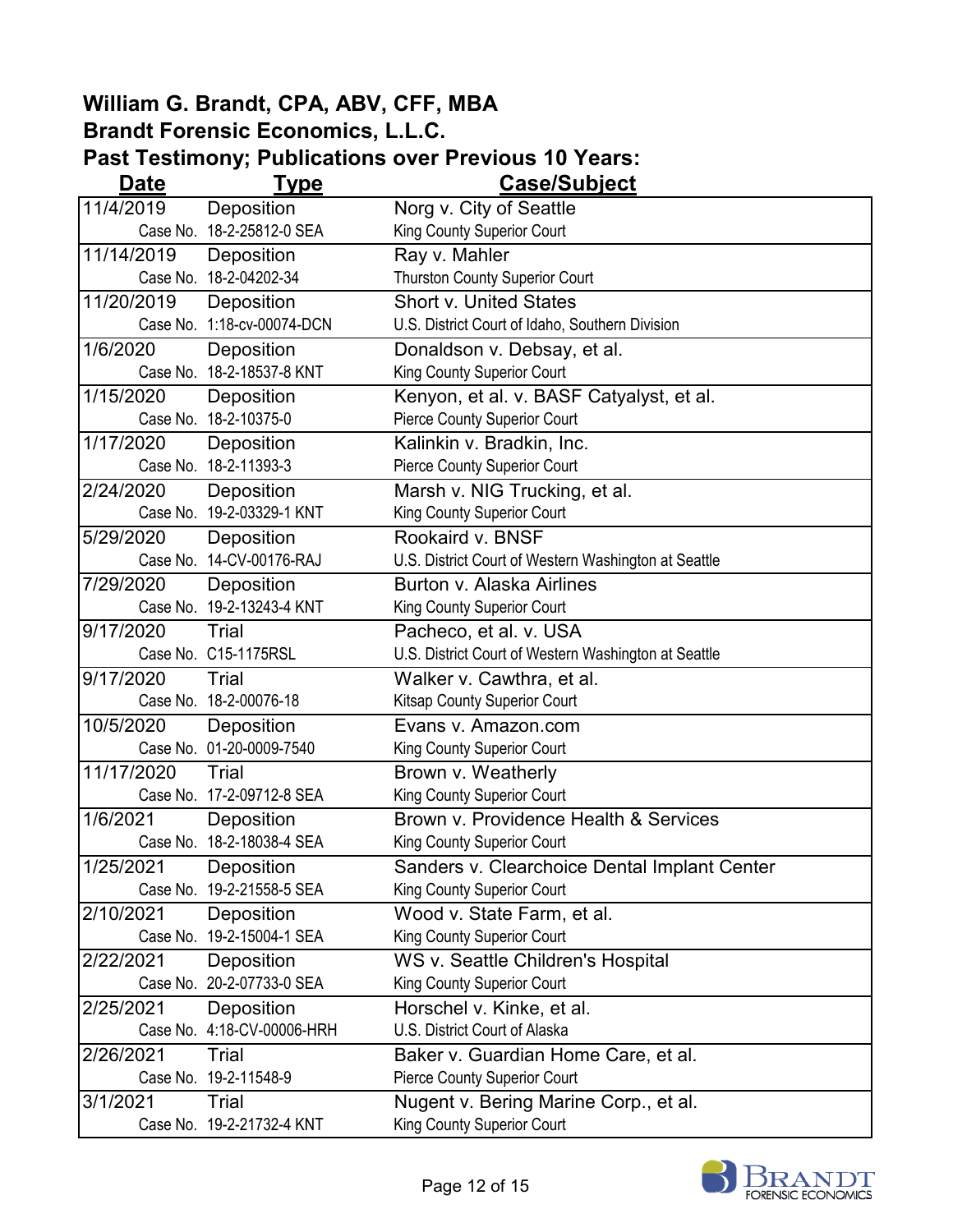| Date      | <b>Type</b>                | Case/Subject                                              |
|-----------|----------------------------|-----------------------------------------------------------|
| 3/2/2021  | Deposition                 | Chin v. Freeborn, et al. (Part 1)                         |
|           | Case No. 18-2-21924-8 SEA  | King County Superior Court                                |
| 3/3/2021  | Deposition                 | Chin v. Freeborn, et al. (Part 2)                         |
|           | Case No. 18-2-21924-8 SEA  | King County Superior Court                                |
| 3/9/2021  | Deposition                 | Canell, et al. v. Island County, WA                       |
|           | Case No. 18-2-03662-31     | <b>Snohomish County Superior Court</b>                    |
| 3/16/2021 | Deposition                 | Barton v. Aesthetic Surgery Centre, PLLC, et al.          |
|           | Case No. 19-2-11688-4      | Pierce County Superior Court                              |
| 3/23/2021 | Deposition                 | <b>Broadhead v. Community Youth Services</b>              |
|           | Case No. 19-2-09122-9      | <b>Pierce County Superior Court</b>                       |
| 3/29/2021 | Deposition                 | Mackey (Gunther) v. Kaiser Foundation Hrealth Plan of W   |
|           | Case No. 18-2-05058-34     | Thurston County Superior Court                            |
| 3/31/2021 | Deposition                 | Hamilton v. USA                                           |
|           | Case No. C19-5948-JCC      | U.S. District Court of Western Washington at Tacoma       |
| 4/14/2021 | Deposition                 | Torrez, et al. v. University of Washington Medical Center |
|           | Case No. 16-2-11790-2 SEA  | King County Superior Court                                |
| 5/20/2021 | Trial                      | Torrez, et al. v. University of Washington Medical Center |
|           | Case No. 16-2-11790-2 SEA  | King County Superior Court                                |
| 6/16/2021 | Trial                      | Monette v. Americal Family Mutual Insurance Company       |
|           | Case No. 17-2-01280-9      | Kitsap County Superior Court                              |
| 6/29/2021 | Arbitration                | Cassidy v. American Family Mutual Insurance Company       |
|           | Case No. 01-000-482337     | Multnomah County, OR Superior Court (Arbitration)         |
| 7/1/2021  | Deposition                 | Tom v. Seattle Children's Hospital                        |
|           | Case No. 19-2-28192-8 SEA  | King County Superior Court                                |
| 7/6/2021  | Trial                      | Miller v. North County Regional Fire Authority            |
|           | Case No. 16-2-19870-31     | Snohomish County Superior Court                           |
| 7/7/2021  | Deposition                 | Chandler & Short v. RAI Express Lines, Ltd.               |
|           | Case No. 1:20-CV-03016-SAB | U.S. District Court of Eastern Washington at Spokane      |
| 7/13/2021 | <b>Trial</b>               | Miller v. North County Regional Fire Authority            |
| Case No.  | 16-2-19870-31              | <b>Snohomish County Superior Court</b>                    |
| 8/26/2021 | Deposition                 | Blanton v. ARC of Anchorage                               |
|           | Case No. 3AN-19-07200 CI   | Third Judicial District at Anchorage                      |
| 8/30/2021 | Deposition                 | Atkerson v. State of Washington                           |
|           | Case No. 20-2-00357-04     | <b>Chelan County Superior Court</b>                       |
| 9/16/2021 | Deposition                 | Shieh v. Microsoft                                        |
|           | Case No. 20-2-11977-6 SEA  | King County Superior Court                                |
| 9/29/2021 | Deposition                 | Kilkenny v. Autozone                                      |
|           | Case No. 19-2-00568-18     | <b>Ktsap County Superior Court</b>                        |
| 9/30/2021 | Trial                      | Turnipseed v. Harris                                      |
|           | Case No. 15-2-12396-9      | <b>Pierce County Superior Court</b>                       |

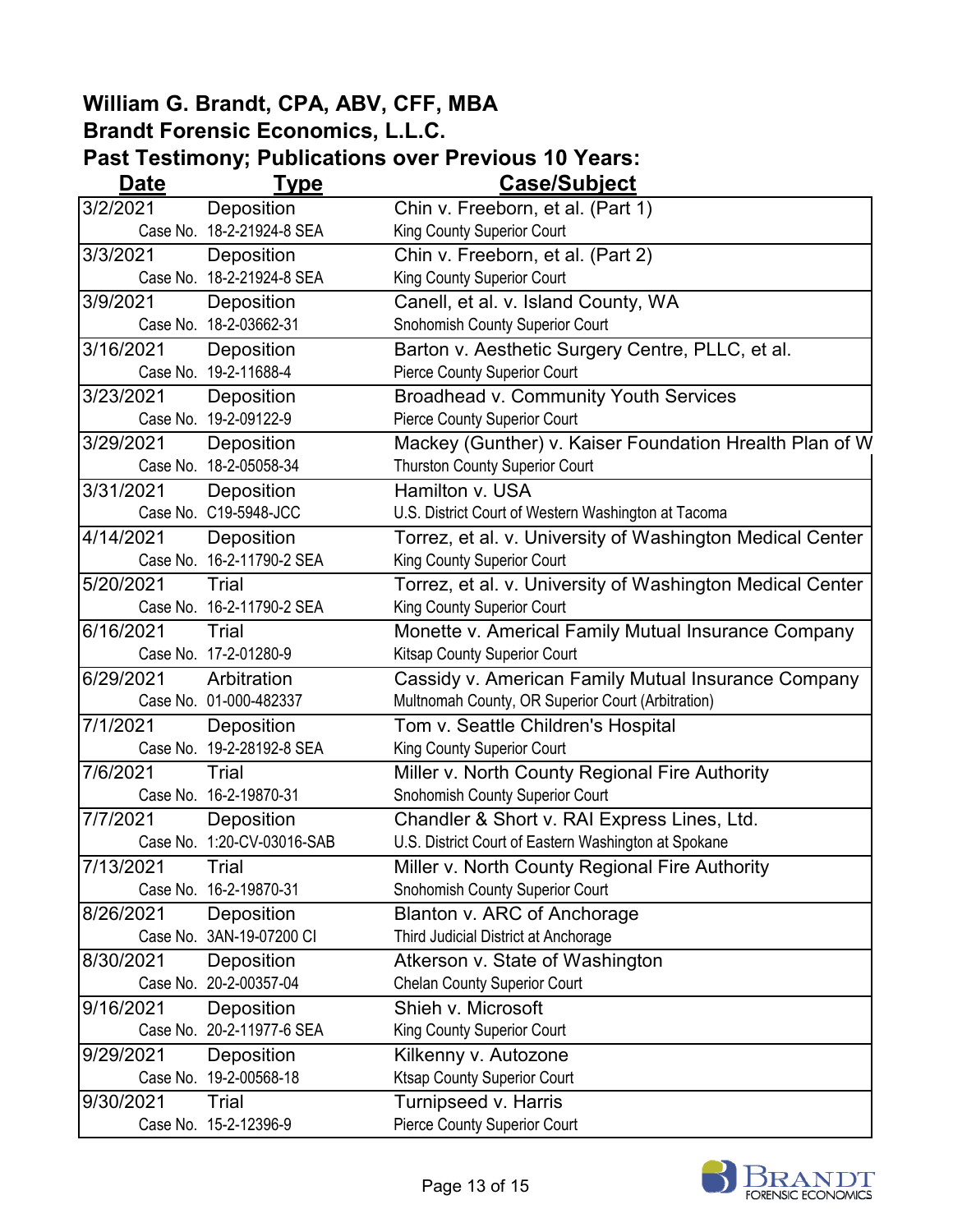#### **Past Testimony; Publications over Previous 10 Years:**

| Date                | <u>Type</u>                | <b>Case/Subject</b>                                    |
|---------------------|----------------------------|--------------------------------------------------------|
| 10/4/2021           | Trial                      | Turnipseed v. Harris                                   |
|                     | Case No. 15-2-12396-9      | <b>Pierce County Superior Court</b>                    |
| 10/27-28/2021 Trial |                            | Rookaird v. BNSF                                       |
|                     | Case No. 14-CV-00176-RAJ   | U.S. District Court of Western Washington at Seattle   |
| 10/29/2021          | Deposition                 | Nahn v. Port of Seattle                                |
|                     | Case No. 20-2-10878-2 KNT  | King County Superior Court                             |
| 10/29/2021          | Trial                      | State of Washington v. The GEO Group, Inc.             |
|                     | Case No. 3:17-cv-05806-RJB | U.S. District Court of Western Washington at Tacoma    |
| 11/12/2021          | Deposition                 | Chavez v. Amazon                                       |
|                     | Case No. 2:21-cv-00007-BJR | U.S. District Court of Western Washington at Seattle   |
| 12/1/2021           | Deposition                 | Harvey-Buschel v. University of Washington             |
|                     | Case No. 2:20-cv-01775-RSL | U.S. District Court of Western Washington at Seattle   |
| 12/6/2021           | Deposition                 | Drummer, et al. v. University of Washington, et al.    |
|                     | Case No. 19-2-30910-5      | King County Superior Court                             |
| 12/14/2021          | Deposition                 | Winters v. Moreno, et al.                              |
|                     | Case No. 20-2-04800-3 KNT  | King County Superior Court                             |
| 1/19/2002           | Deposition                 | Builders Firstsource, Inc. v. Da Dalto, et al.         |
|                     | Case No. 21-2-07529-7 KNT  | King County Superior Court                             |
| 1/31/2022           | Deposition                 | Walter v. Pep Boys Manny, Moe & Jack of Delaware, Inc. |
|                     | Case No. 20-2-09642-3 SEA  | King County Superior Court                             |
| 2/4/2022            | Deposition                 | Hepler v. Swedish Medical Center, et al.               |
|                     | Case No. 20-2-16771-1 SEA  | King County Superior Court                             |
| 3/9/2022            | Deposition                 | Hoskins v. WSDOT, et al.                               |
|                     | Case No. 19-2-13234-5 SEA  | King County Superior Court                             |
| 3/29/2022           | Deposition                 | Z.H. v. Hamilton, et al.                               |
|                     | Case No. 20-2-00543-21     | Lewis County Superior Court                            |
| 4/19/2022           | Deposition                 | Bellnavis v. Puget Sound Partnership, et al.           |
|                     | Case No. 20-2-00829-34     | <b>Thurston County Superior Court</b>                  |

# **Presentations/Publications over the Previous Ten Years:**

| 6/30/2011 | <b>WEAI Conference:</b><br>San Diego, CA.     | "The Importance of Correlation between Historical Investment<br>Returns and Historical Inflation Rates in Damage Award<br>Calculations" |
|-----------|-----------------------------------------------|-----------------------------------------------------------------------------------------------------------------------------------------|
| 3/17/2012 | <b>CPDE Conference:</b><br>Las Vegas, NV.     | "Consideration of Inflation Risk and Market Risk in Deriving a<br>Discount Rate for Income Loss and Life Care Claims"                   |
| 3/29/2012 | <b>AAEFE Conference:</b><br>Las Vegas, NV.    | Panel Discussion: "The Rule 703 Dilemma: Does the FE Own<br>His/Her Analysis Assumptions," Co-Panelists, Jane C.                        |
| 7/1/2012  | <b>WEAI Conference:</b><br>San Francisco, CA. | "Consideration of Inflation Risk and Market Risk in Deriving a<br>Discount Rate for Income Loss and Life Care Cost Claims"              |